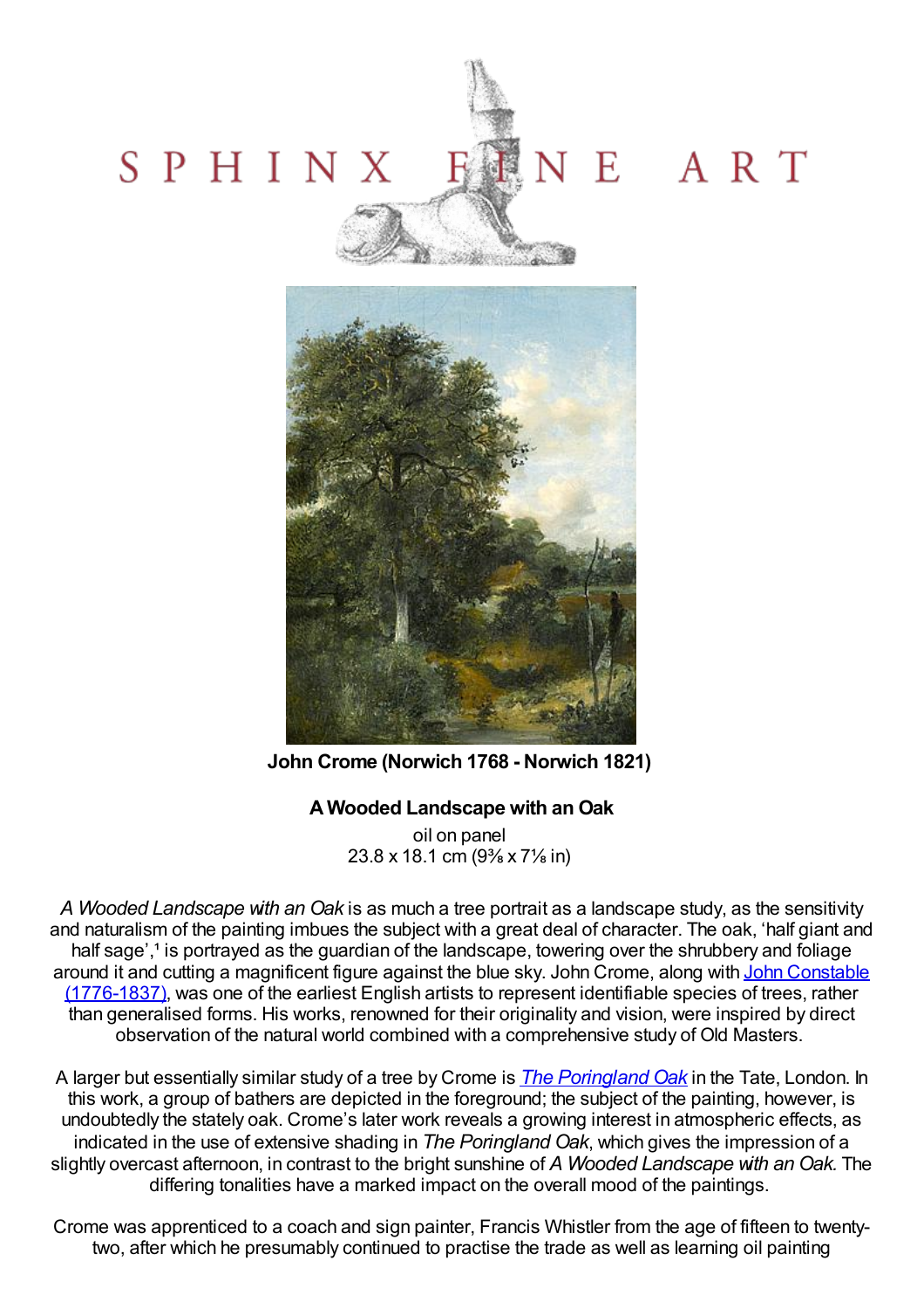techniques. His early influences were the local artists William Beechey (1753-1839), JohnOpie (1761- 1807)and Thomas Harvey. Harvey was a collector, as well as an amateur painter and had in his possession works by Dutch seventeenth-century masters such as Aelbert Cuyp (1620-1691), Jacob van Ruisdael (1628/9-1682) and Miendert Hobbema (1638-1709) as well as English eighteenth-century artists Thomas Gainsborough (1727-1788) and Richard Wilson [\(1713-1782\),](Wilson-Richard-DesktopDefault.aspx?tabid=45&tabindex=44&artistid=38084) all of whom influenced Crome's artistic development. Crome married in 1792 and soon afterwards established himself as a drawing teacher. He was one of the founders of the Norwich Society of Artists in 1803, and of the Norwich school of painters. Although during his lifetime his works were often criticised for their unfinished appearance, they became highly sought after following his death. In a letter written by the Rev. W. Gunn just weeks after Crome's death, he reports that people were 'crazy for his pictures'.<sup>2</sup> Crome was an art collector and etcher as well as a painter, and he is credited with having been at the forefront of the nineteenth-century etching revival in Britain. The large number of etchings that he produced help to establish a chronology for his paintings, none of which were signed. Crome's sons, the most talented of whom was John Berney Crome (1794-1842), painted in his father's manner and continued his teaching practice, although they did not achieve the same success as their father.

> ¹ William Wordsworth, *The Oak and the Broom, a Pastoral.* ² Rev. W. Gunn to J. Flaxman, 4 May 1821; Cambridge, Trinity College Library.

### **Provenance:**

C. A. Sparke, St. Andrew's Castle, Bury St. Edmunds; sold St. Andrew's Castle sale, Lacy Scott, 7-9 July 1927, lot 671 for 21gns; where bought by Vicar Bros; by whom sold for £400, 30th November 1927 to Frederick John Nettleford; by descent to his daughter, Mrs Balene; from whom purchased by 'a Gentleman'; by whom Sotheby's, London, 20 November 1985, lot 81, £6,600.

## **Literature:**

C. Reginald Grundy, *A Catalogue of the Pictures and Drawings in the Collection of Frederick John Nettleford* (London, 1933), vol. I, p. 186 (illustrated).

### **Artist description:**

John Crome was an English painter, printmaker, collector and teacher, who was born in the English city of Norwich where he worked and died. John Crome is also known as Old Crome to distinguish him from his son, John Berney Crome, who was also a well-known artist. The son of a journeyman weaver, he was apprenticed to a coach and sign painter, Francis Whisler, from 1783 to 1790. He presumably continued in this trade and during the 1790s consolidated his artistic training. Early local influences upon Crome included William Beechey and JohnOpie, but the friendship of Thomas Harvey, a patron, collector and amateur artist, was the most significant. Harvey's collection included works by Dutch 17thcentury masters such as Aelbert Cuyp, Jacob van Ruisdael and Meindert Hobbema, and also works by Gainsborough and Richard Wilson. The earliest record of Wilson's influence is provided by two oils entitled *Composition in the Style of Wilson* (untraced), dated 1796 and 1798 in Crome's Memorial Exhibition of 1821. The Dutch influence was also strong throughout Crome's career. Crome's early acquaintance with Harvey and his collection almost certainly encouraged him to become a collector, and the Yarmouth banker Dawson Turner recorded buying pictures from Crome, including Old Masters as well as the artist's own work. Like many of his contemporaries, Crome established a practice as a drawing-master. According to Dawson Turner, he became a teacher on marrying Phoebe Berney in 1792. Members of the Gurney family of Earlham Hall, Norwich, were among his earliest pupils, and in 1802 he accompanied them on a visit to the Lake District. In 1804 he visited Wales with Robert Ladbrooke, his brother-in-law and co-founder of the Norwich Society of Artists. His one trip abroad took place in 1814, when he visited the art collections brought to Paris by Napoleon.